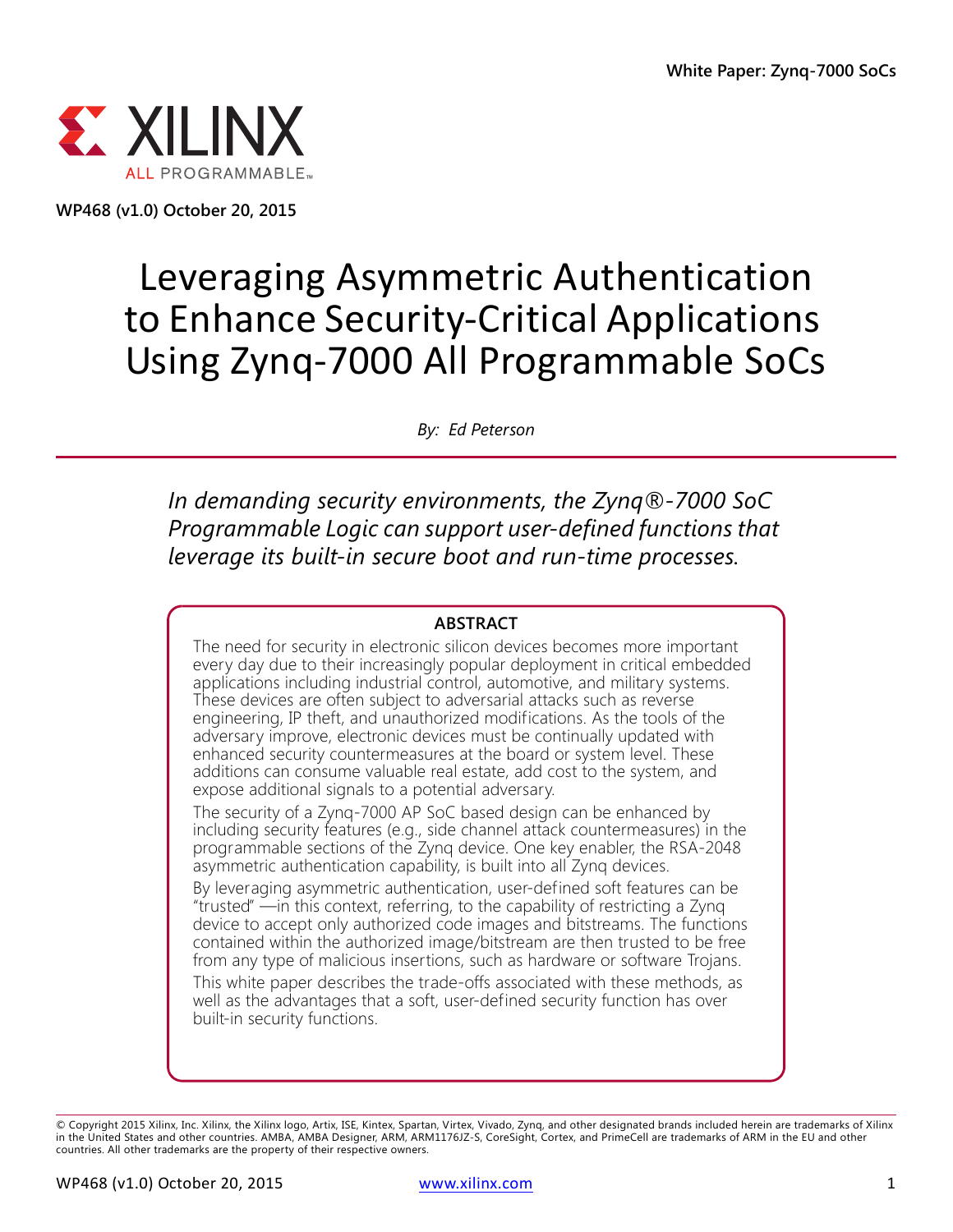### **Introduction**

To combat the increasing capabilities of adversaries, improvements in security evolve with each new Xilinx® family of FPGAs and SoCs. Ideally, countermeasures against an adversarial attack are designed-in at the silicon level to provide the most robust security at the lowest cost. Otherwise, more costly countermeasures must be implemented at the board and/or system level. Silicon integration of security also helps to minimize parts count, real estate, and power.

Although security features built into the silicon are designed to mitigate against today's known attacks, they might not be sufficient for tomorrow's unknown attacks. Security standards and capabilities of adversaries change over time, so security functions built into the silicon can become outdated.

As an example of an electronic device attack, there is a class of non-intrusive attacks that come under the heading of a side-channel attack (SCA). An SCA does not attempt to attack the security function directly but exploits a "side-channel" where information can be extracted from the function via a pathway that was never intended to exist by the initial designer. Two important types of SCAs are known as simple power analysis (SPA) and differential power analysis (DPA). [\[Ref 1\]](#page-10-0) Basically, by monitoring and recording power supply fluctuations while the electronic device is in normal operation, it is possible to:

- Identify when a particular operation is occurring by visually observing the power traces using SPA. Depending on the level of side-channel leakage, secret or hidden information can be extracted directly with SPA.
- Extract secret or hidden information from the device by performing signal processing and statistical analysis of the identified operation over a large number of power data samples using DPA. (However, as the adversary's techniques improve, the number of power samples required to perform DPA are reduced.)

An adversary that is able to gain close physical access can employ SPA and DPA attacks on an electronic device. For example, defeating a cryptographic function such as the Data Encryption Standard (DES) and/or the Advanced Encryption Standard (AES) can be accomplished by extracting the secret key from the electronic device. In [DPA-Resistant Secure Boot](#page-4-0), an example shows how to implement a soft security enhancement that can defend against a DPA attack on a Zynq-7000 device.

The Zynq-7000 family integrates a feature-rich dual-core ARM® Cortex™-A9 based processing system (PS) and 28 nm Xilinx programmable logic (PL) in a single device. The ARM Cortex-A9 CPUs are the heart of the PS and also include on-chip memory, external memory interfaces, and a rich set of peripheral connectivity interfaces.

In the context of Xilinx All Programmable devices, the obvious question is: How can security functions be implemented programmatically in a soft manner? Before describing how this can be accomplished, here are some advantages of soft security features:

- As new vulnerabilities and attacks are reported, the security features can be enhanced/improved accordingly.
- As security standards change, the security features can be updated accordingly.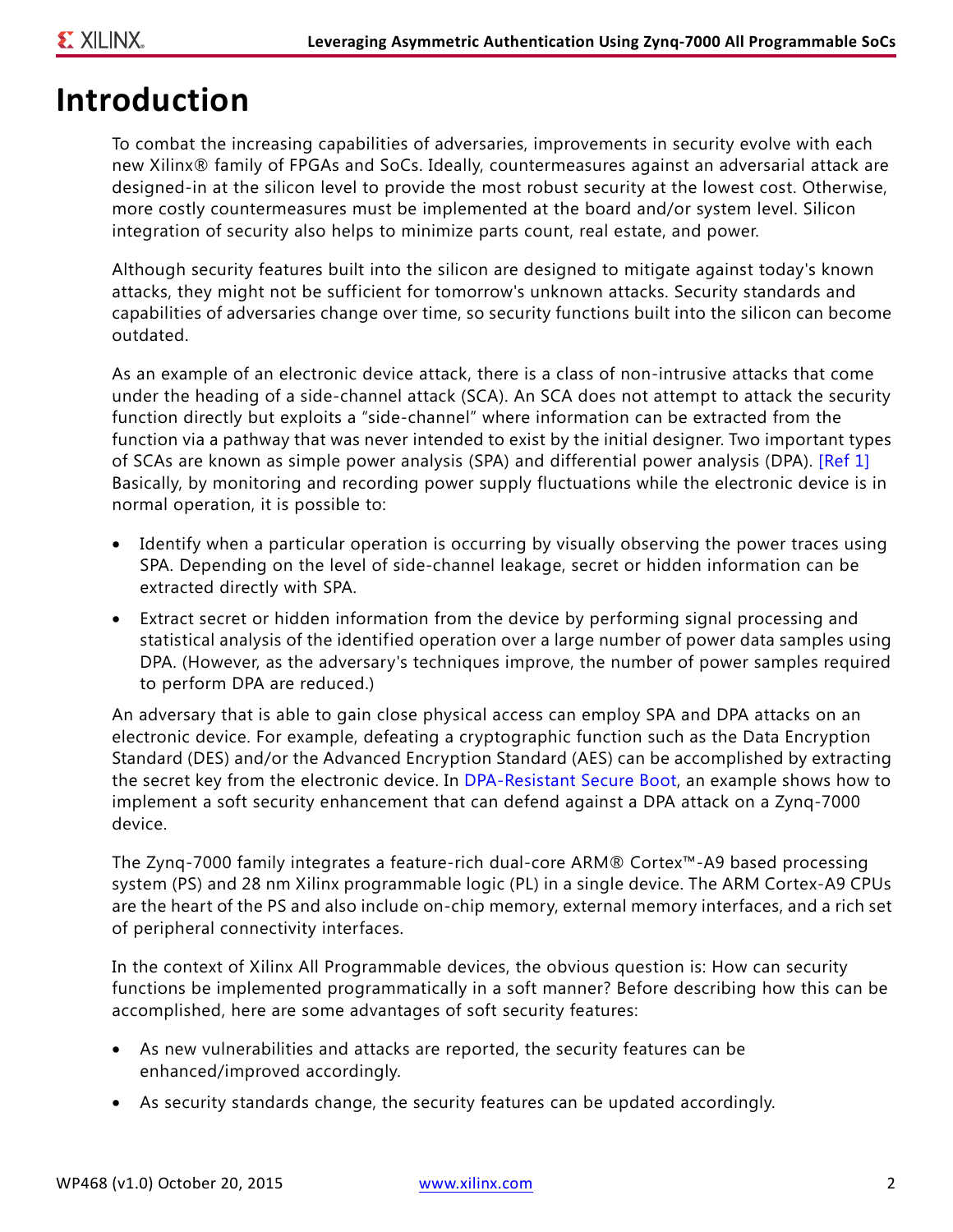- The customer has control over the performance characteristics of the security features. For instance, security functions can be "parallelized" (at the expense of resources) to increase performance.
- Since the customer instantiates the security feature, they can ensure it is trusted and error free.
- Soft security features allow customers to create their own customized or non-standard security approaches as they see fit.
- Partial Reconfiguration (PR) can dynamically bring in security features as needed and remove them when done. This means that fewer overall resources are required if some security functions are needed only at certain times and not simultaneously.

One extremely important attribute of any security function, whether dedicated or programmed, is that it must be trusted (i.e., free from any sort of modifications, such as a Trojan). For example, a true random number generator (TRNG) function that is used to create cryptographic keys (for internal use only) is useless if an adversary is able to modify the design to also send the keys out of a device pin. In the case of Zynq-7000 devices, a method to ensure this level of trust is enabled by its capability to authenticate the first stage boot loader (FSBL) via asymmetric authentication using RSA-2048, a proven cryptographically strong method. (The number "2048" refers to the key length of the public and private keys.) [\[Ref 2\]](#page-10-1)

By taking advantage of this asymmetric authentication security feature (also known as a digital signature), it can be assured that only authorized and unmodified data can be loaded into the Zynq-7000 device—which includes any programmable security functions.

In [Methods of Enhancing Security,](#page-4-1) enhancing the secure boot process itself is also described. It can be argued that asymmetric authentication is the most important security feature of Xilinx's All Programmable devices. For additional technical details, refer to the *Zynq-7000 All Programmable SoC Technical Reference Manual*. [\[Ref 3\]](#page-10-2)

## **Background Information**

### **Asymmetric Authentication**

Asymmetric authentication (or digital signature) using RSA is a cryptographic function where the encryption key is public and differs from the decryption key, which is kept private (secret). In RSA, the strength of its security is based on the practical difficulty of factoring the product of two large prime numbers. The RSA private key is used to compute a digital signature and the RSA public key is used to verify a digital signature.

For Zynq-7000 devices, the digital signature computation is performed by the bootgen software [\[Ref 4\]](#page-10-5) using a private (secret) key, with the digital signature verification being performed within the Zynq-7000 device itself using a public (not secret) key. The RSA-2048 signature verification functionality resides in the PS BootROM, a mask-programmed, immutable memory. The private key is not stored on the Zynq-7000 device, nor is the public key. A 256-bit hash of the public key is permanently programmed into the eFUSE array (nonvolatile memory storage) on the device by the user (using SHA-256 to reduce the number of eFUSE bits required). [\[Ref 5\]](#page-10-3) The Xilinx customer is responsible for generating the public/private RSA key pairs as well as enabling the RSA feature and programming the public key hash into the Zynq-7000 device. [\[Ref 6\]](#page-10-4)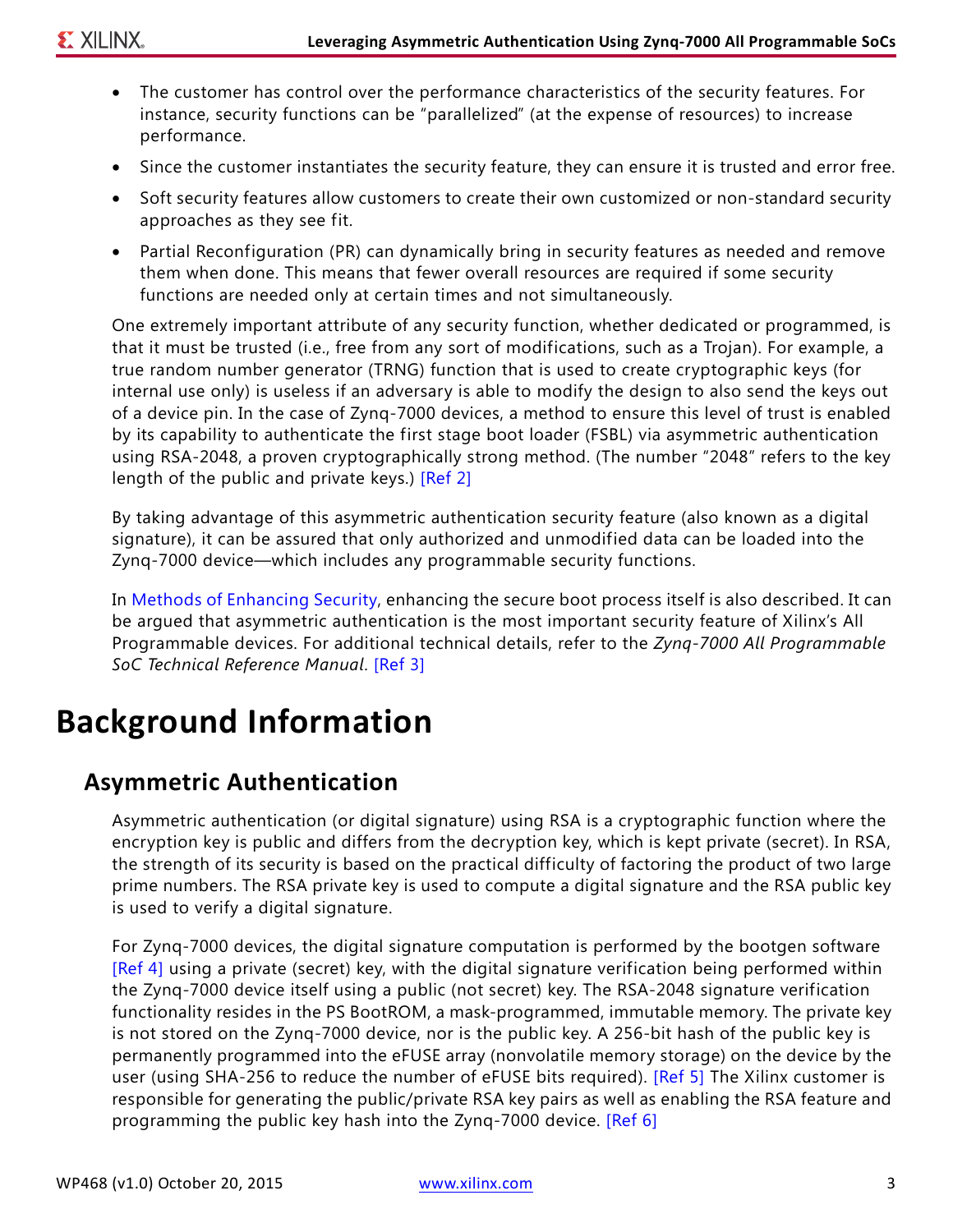When the RSA feature is enabled (via eFUSE) and the hash of the public key is programmed into the eFUSE array, the entire FSBL is RSA authenticated prior to execution by the PS. Since the FSBL is the first piece of user code that gets loaded from an external source into the Zynq-7000 device, it is extremely important at this point to ensure that it is authorized to be executed and has not been modified in any way in order to initiate a "root of trust." The asymmetric authentication in Zynq-7000 AP SoCs does this.

[Figure 1](#page-3-0) summarizes the asymmetric authentication process:

<span id="page-3-0"></span>

Keys are mathematically linked, but you cannot derive the private (secret) key from the public key



*Figure 1:* **Asymmetric Authentication Process**

The FSBL is responsible for loading the user's PS image and PL configuration. To do that securely, the FSBL must ensure those subsequent loads are also authenticated and decrypted. Since the BootROM RSA function authenticates only the FSBL, an authentication algorithm needs to be included as part of the FSBL code itself so that subsequent loads (via the FSBL) are also authenticated. If a customer wants to use the same RSA function that is in the BootROM, Xilinx provides this code in a library. [\[Ref 4\]](#page-10-5)[\[Ref 6\]](#page-10-4) To protect the privacy of the PS image and PL configuration, the FSBL is sent through the AES-GCM decryptor in the PL after authentication. That decryptor uses the key stored in battery-backed RAM (BBRAM) or nonvolatile eFUSE. [\[Ref 7\]](#page-10-6)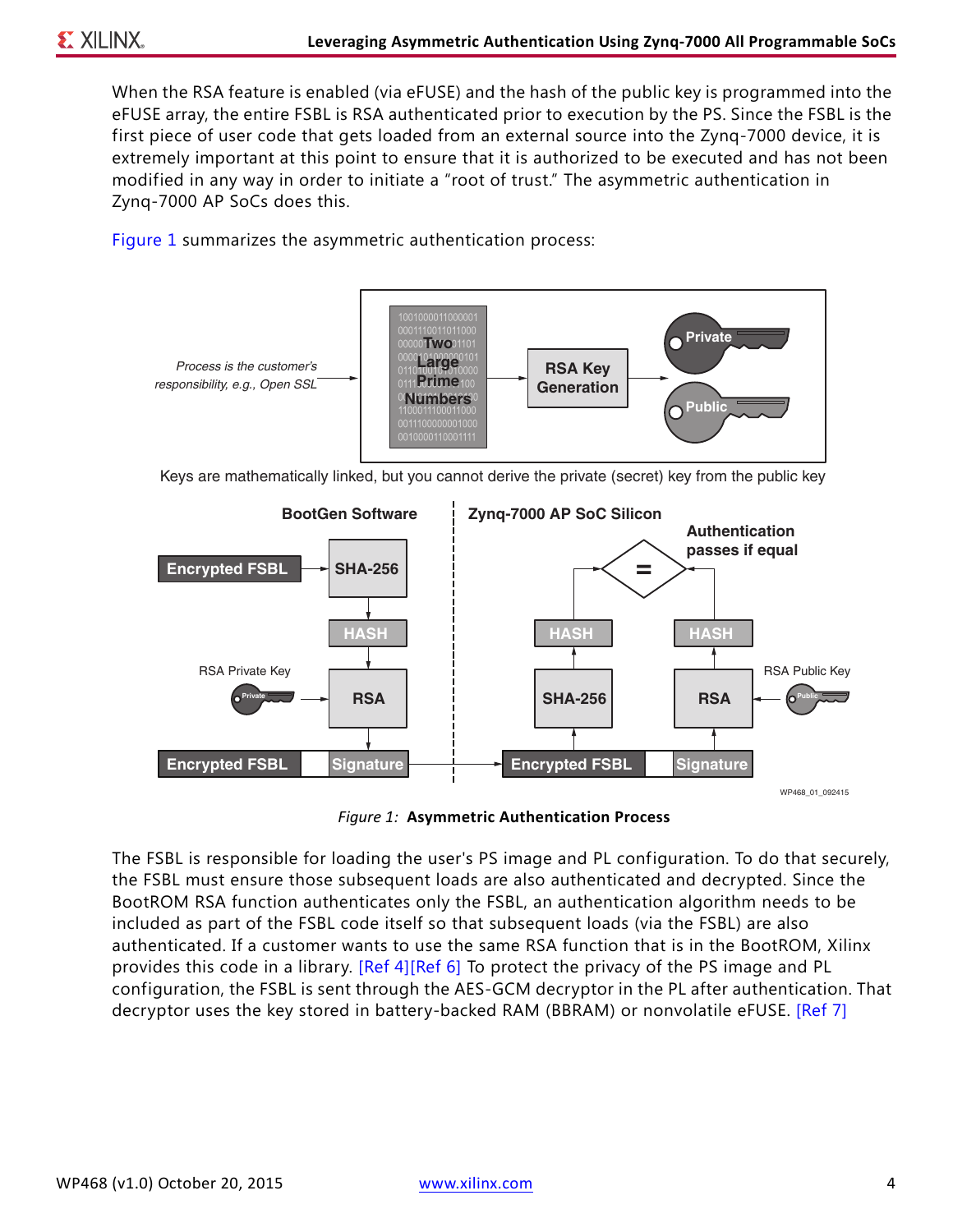### **Partial Reconfiguration**

The capability of performing PR is also an important element that helps to enable soft security features in Zynq devices. Basically, FPGA and SoC technologies provide the flexibility of onsite programming and reprogramming without going through refabrication with a modified design. PR takes this flexibility one step further, allowing the modification of an operating PL design in a Zynq-7000 device by loading a partial configuration file, usually a partial BIT file. After a full BIT file configures the PL, partial BIT files can be downloaded to modify reconfigurable regions in the PL without compromising the integrity of the applications already running on those parts of the device that are not being reconfigured.

<span id="page-4-2"></span>[Figure 2](#page-4-2) illustrates the basic premise of PR:



*Figure 2:* **Partial Reconfiguration (PR) Basic Concept**

In the context of soft security features, the PR capability of Zynq-7000 devices is used in two ways:

- As part of the secure boot process itself, to enhance the security of the process
- Post secure boot, to dynamically enable soft security functions as needed by the application at run-time, which limits the exposure (i.e., the "attack window") of the security function

In the next section, enhancing security using PR is explored in greater detail. For additional details on PR, refer to the *Vivado® Design Suite User Guide: Partial Reconfiguration*. [\[Ref 8\]](#page-10-7)

## <span id="page-4-1"></span>**Methods of Enhancing Security**

In this section, details are provided on how Zynq-7000 device security can be enhanced during and after secure boot (i.e., during run-time). It must be emphasized that the following techniques *all rest upon having a secure "root of trust" enabled by RSA asymmetric authentication*.

### <span id="page-4-0"></span>**DPA-Resistant Secure Boot**

In addition to having cryptographically strong authentication, it is also important that a secure device provides confidentiality (i.e., encryption and decryption) of the user software image(s) and bitstream(s). [\[Ref 9\]](#page-10-8) This is to prevent adversarial attacks such as IP theft, cloning, reverse engineering, and sensitive data extraction. As part of the Zynq-7000 device, an AES-256 decryptor implemented in silicon (located in the PL portion of the device) can be used to decrypt the FSBL, software image(s), and PL bitstream(s).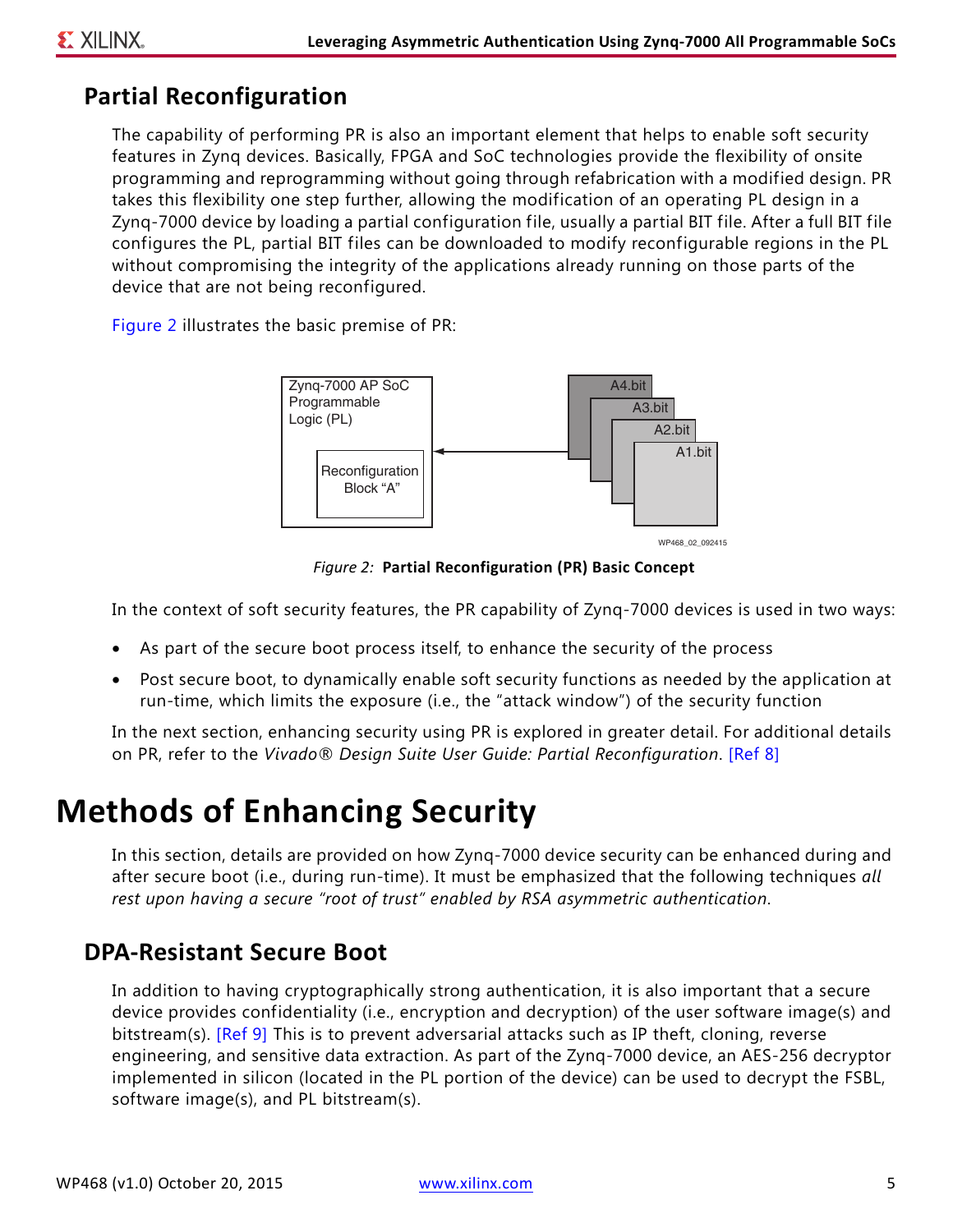The software and bitstream data contains most, if not all, of the critical IP and sensitive data for the Zynq-7000 application, so it is important that it is protected by AES (i.e., confidentiality). The FSBL might not contain very much sensitive IP or data (if any), so its confidentiality is usually not much of a concern. Nevertheless, RSA authentication is vitally important for the FSBL, as it proves that it is authorized for a particular device and has not been modified in any way. However, when booting a Zynq-7000 device in "secure mode"—not to be confused with the ARM® TrustZone® "secure world" model [\[Ref 10\]](#page-10-9)—the FSBL must pass through the AES decryptor in the PL after RSA authentication by the BootROM. [\[Ref 11\]](#page-10-10)

Depending on the requirements of a system (security, cost, size, etc.), it might be necessary to protect against adversarial attacks at the device level—for example, DPA. As previously described, a DPA attack (which requires close physical access) attempts to noninvasively extract a key from a cryptographic function operating on an electronic device.

A designer might be faced with a need to provide even stronger protection against SCAs at some point in the future for an existing device, such as a Zynq-7000 SoC. To accomplish this, a soft cryptographic function can be instantiated in the programmable logic (or possibly coded in software). Designers have the flexibility to design their own, or purchase a core from a third party. (Various Xilinx partners that provide this type of IP are listed in a subsequent section).

Careful attention is required when providing a key source for the soft decryptor. Only the hardened AES-256 decryptor in the silicon has access to the BBRAM key and the eFUSE key, so neither of them can be used as a key source. Two possible means of providing a key are:

• Generate a key inside the Zynq-7000 device using a soft Physically Unclonable Function (PUF). [\[Ref 12\]](#page-10-11) This is then used as a Key Encryption Key (KEK) generator for wrapping the red (secret) key that was used to encrypt the software and bitstream data. This requires a "registration" phase, where the red key is initially encrypted with the PUF's KEK (performed at a secure facility). It can then be stored externally along with the encrypted software and bitstream data. Subsequently, a "boot" phase is entered, where the PUF's KEK is reproduced on-the-fly during secure boot to decrypt the software and bitstream data key using the soft DPA-resistant decryptor.

As an alternative, the PUF output can be used as a key split instead of a KEK.

• Instantiate a soft secure key exchange function (e.g., Diffie-Hellman) [\[Ref 13\]](#page-10-12) so that the secret key can be securely transferred into the PL from an external source during secure boot, then decrypted for use by the soft DPA-resistant decryptor.

The basic idea of this secure boot enhancement method is that only the Zynq-7000 AP SoC's integrated silicon AES block is used for decryption of the FSBL, the soft DPA-resistant decryption core, and the soft key generator (where confidentiality is not much of a concern, but authenticity definitely is). All other software and bitstream data is decrypted with the soft DPA-resistant decryption core residing in the Zynq device's PL. Partial reconfiguration is then used to populate the remainder of the PL application design.

Since the hard silicon AES block must be used in this method, the user must store a decryption key either in BBRAM or eFUSE. If confidentiality of the FSBL, the soft DPA-resistant decryption core, and the soft key generator is not required, then a simple solution is to use an all-zeros eFUSE-based key (which is the default state of an unprogrammed eFUSE key).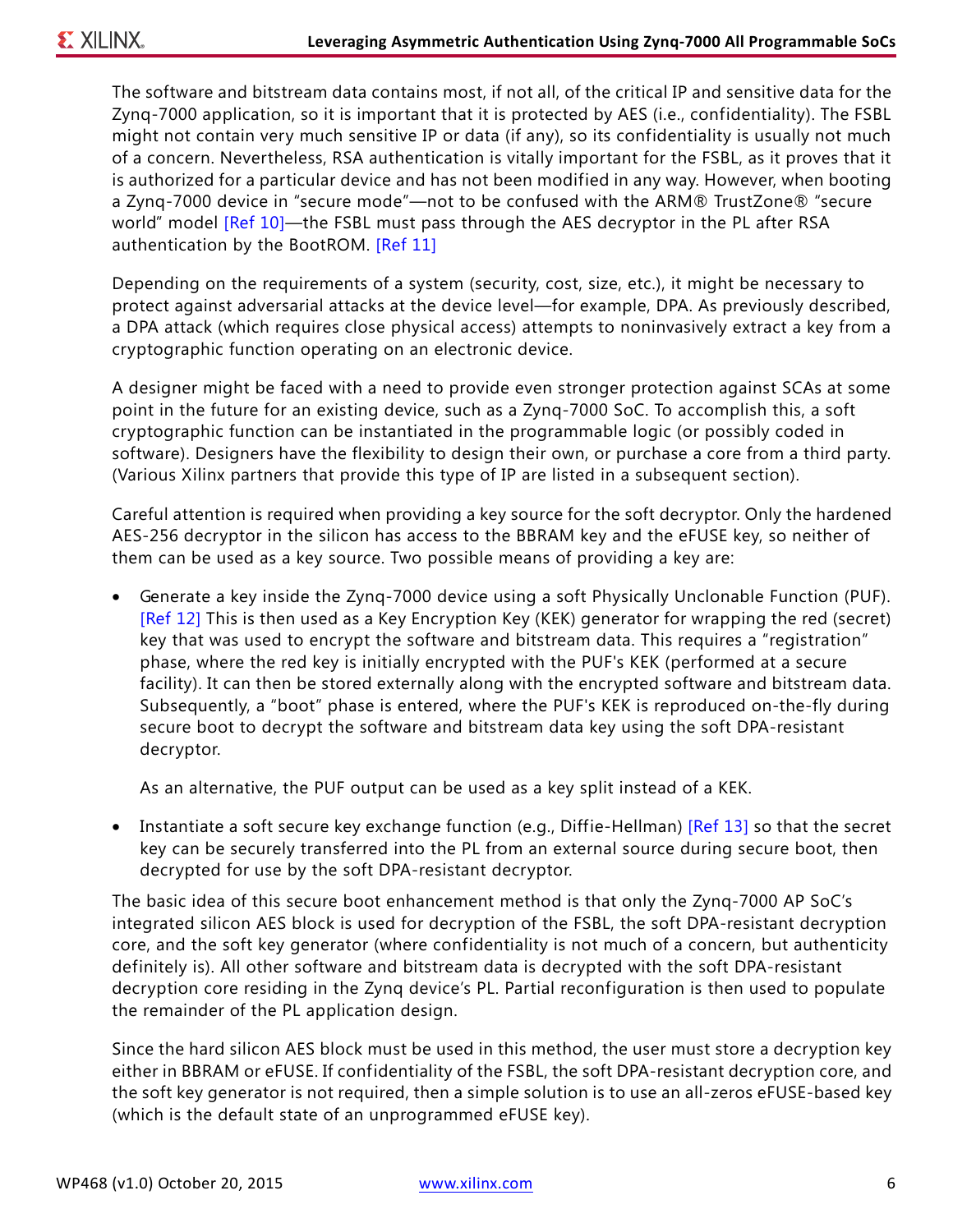Since the secure boot process in this method has additional phases, it is important to realize that this has some additional impact upon the overall boot time. Refer to Xilinx Answer Record #55572 [\[Ref 14\]](#page-10-13) or consult with a Xilinx FAE to help quantify this impact.

<span id="page-6-0"></span>The flow diagrams in [Figure 3](#page-6-0) and [Figure 4](#page-7-0) illustrate the REG and BOOT phases for a PUF-based key generation solution:



*Figure 3:* **Registration (REG) Phase**

#### *Notes on [Figure 3](#page-6-0):*

1. REG data contains the FSBL, a soft PUF, and optionally an encryptor. The output of the PUF is either a KEK—or, where desired, it can be used as a key split (XOR with red key). The FSBL is RSA-authenticated by the BootROM code; the PUF and encryptor are RSA-authenticated by the FSBL code. The REG design has a read path to bring the red key into the device and a write path for the wrapped key (either split or encrypted) so that it can be stored external to the device. *The REG phase must be done in a secure facility, because the red key is being transferred into the device.*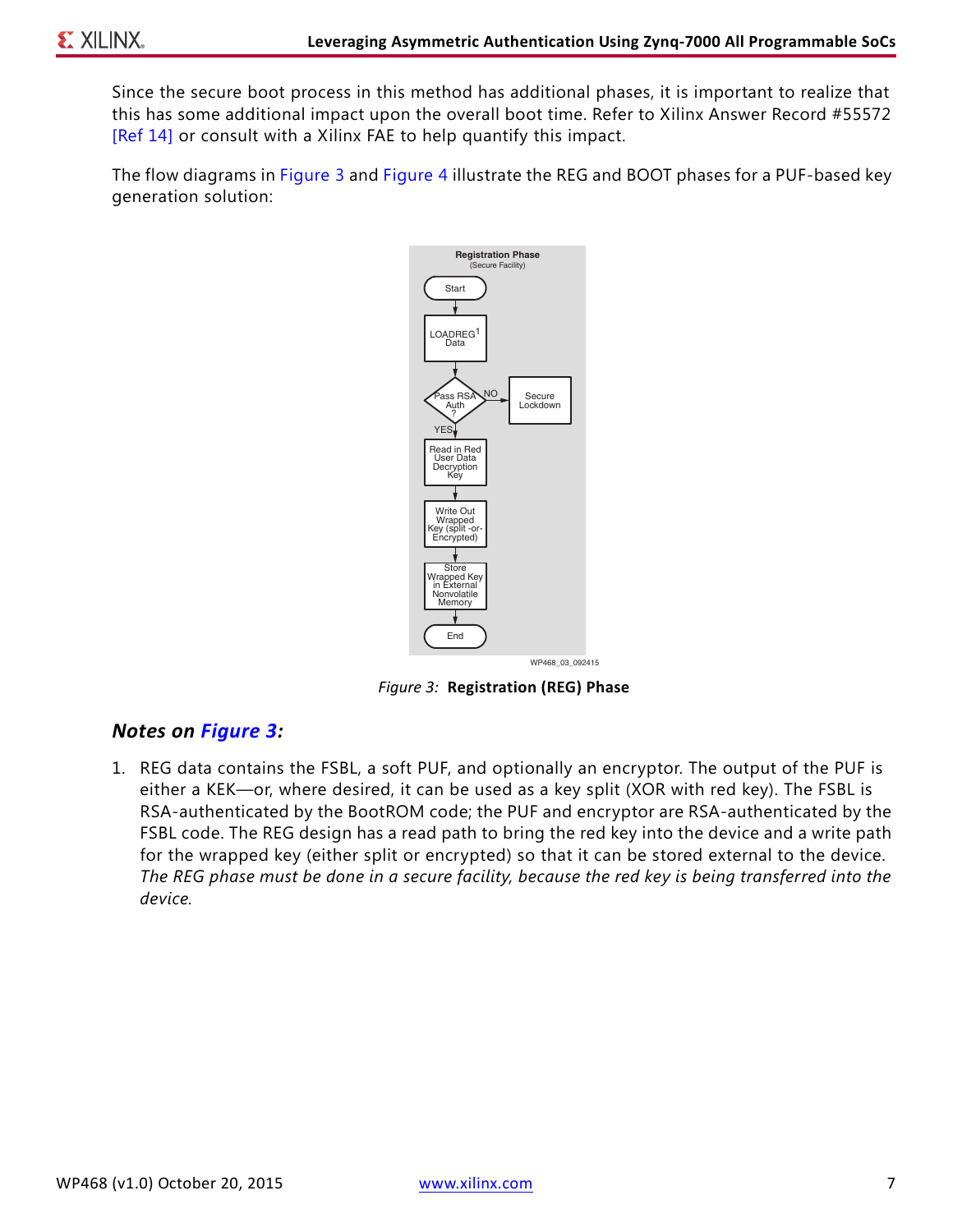<span id="page-7-0"></span>

*Figure 4:* **BOOT Phase (Field)**

#### *Notes on [Figure 4](#page-7-0):*

- 1. PRE\_CFG data contains the FSBL, a soft PUF (must be the same exact PUF as the REG bitstream design) and a DPA-resistant decryptor. The output of the PUF is either a KEK or can be used as a key split (XOR with black key to recover red key). The FSBL is RSA authenticated by the BootROM code. The PUF and encryptor are authenticated by RSA code contained within the FSBL. The PRE\_CFG data is used in the field during secure boot and it has no external output paths. It writes the unwrapped red key to key memory via an internal-only path. The unwrapping function is either a decryption using the PUF- generated KEK or an "un-split" function using the PUF-generated internal key split.
- 2. USER\_CFG data is encrypted on the red user key and contains the end user application (software image(s) and bitstream(s)). Partial reconfiguration is used to populate the rest of the PL design.
- 3. The key can be optionally zeroized at this point, or it can be retained for future secure PR operations that bring in encrypted security functions at run-time.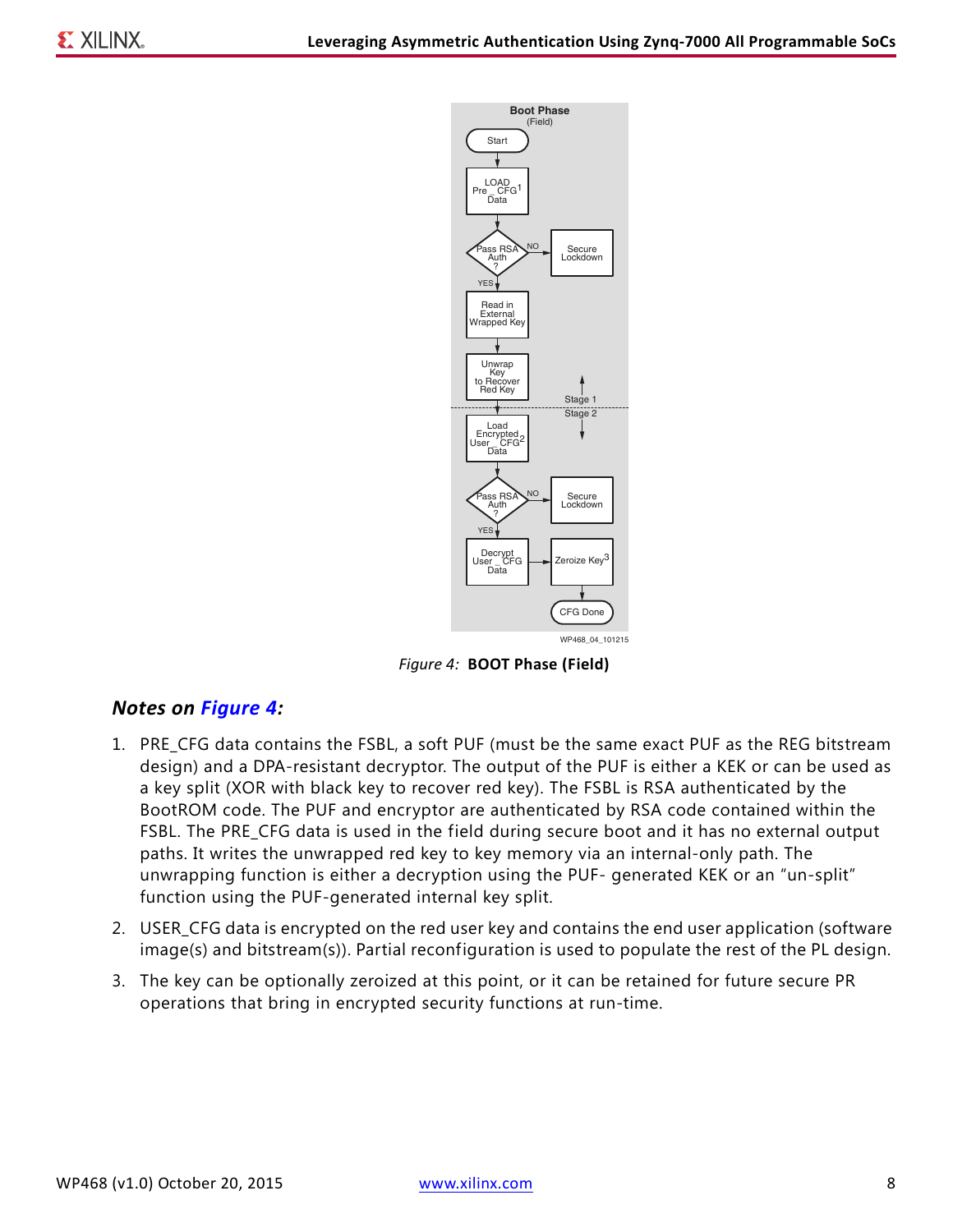### **Run-Time Security Enhancements**

After the Zynq-7000 AP SoC has booted securely, then soft and trusted security functions can become operational. These soft security functions can be part of the initial bitstream or loaded in on the fly (only as needed) using PR. Depending on the needs of the application, a number of different types of soft security functions can be implemented:

- TRNG
- Inline crypto engine to secure off-chip DDR memory contents
- Data crypto engine to secure communication channels (e.g., network)
- Public key crypto function (RSA or ECC)
- Customer-defined / proprietary security function

Additionally, Xilinx offers the soft Security Monitor (SecMon) IP core on Zynq-7000 devices, which can provide for a number of anti-tamper (AT) functions post secure boot. [\[Ref 15\]](#page-10-15) If the DPA-resistant secure boot method previously described is being used, then SecMon is loaded along with the DPA-resistant decryptor; any subsequent PR operations goes through the SecMon secure PR port.

As mentioned earlier (as an advantage of a soft security feature), trade-offs between performance and resource utilization must be made. A very high performance soft security function can be implemented, but this can impact the resources available to the rest of the application. If the soft security functions are only needed at certain times, using PR can help alleviate resource conflicts by time sharing the reconfigurable regions amongst different functions.

### **Third-Party Solutions**

In addition to the SecMon IP core available from Xilinx, a rich ecosystem of third-party developers that provide security-based soft cores for use on Xilinx devices, such as DPA-resistant crypto cores, PUFs, TRNGs, etc. Here are some soft security IP developers that might be considered:

- 1. Helion Technology Limited ([http://www.heliontech.com\)](http://www.heliontech.com)
- 2. Verayo (<http://www.verayo.com>)
- 3. The Athena Group ([http://www.athena-group.com\)](http://www.athena-group.com)
- 4. Lewis Innovative Technologies [\(http://lewisinnovative.com\)](http://lewisinnovative.com)
- 5. Intrinsic ID ([https://www.intrinsic-id.com\)](https://www.intrinsic-id.com)
- 6. Cryptography Research, Inc. ([http://www.cryptography.com](http://www.cryptography.com/))
- 7. FMS Secure Solutions, LLC (<http://www.fmssecuresolutions.com>)

In addition to the above list, the Xilinx Alliance Program Members website can be used to find potential soft security IP developers. [\[Ref 16\]](#page-10-14)

Regardless of the third-party solution chosen, as with any application implemented on an FPGA or SoC, the application developer is advised to verify the intellectual property status of the chosen implementation.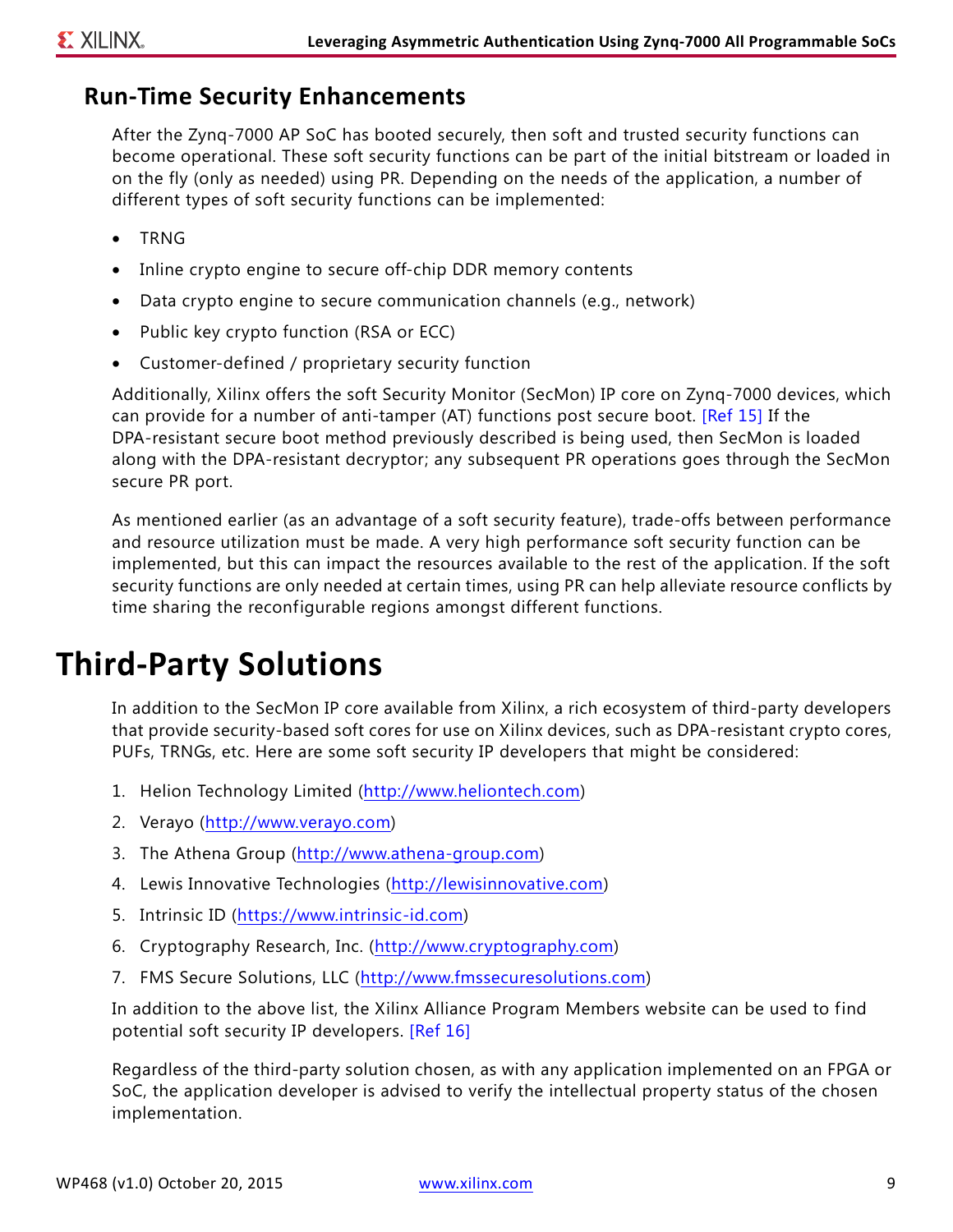### **Conclusion**

In this white paper, various methods are presented to enhance the security of Zynq-7000 AP SoC-based applications by implementing soft security features such as a DPA-resistant decryptor. Both the security of secure boot and run-time processes can be enhanced with these methods. The value of Zynq-7000 devices in many embedded applications is well known, and the maturity of the tool set and rich ecosystem of software and IP continue to make the Zynq-7000 family a very attractive solution, now and into the future. Having the ability to enhance security further adds to the value of Zynq-7000 devices.

The reader is encouraged to refer to the various documents and websites referenced in this document and to contact a local Xilinx FAE for more in-depth discussions.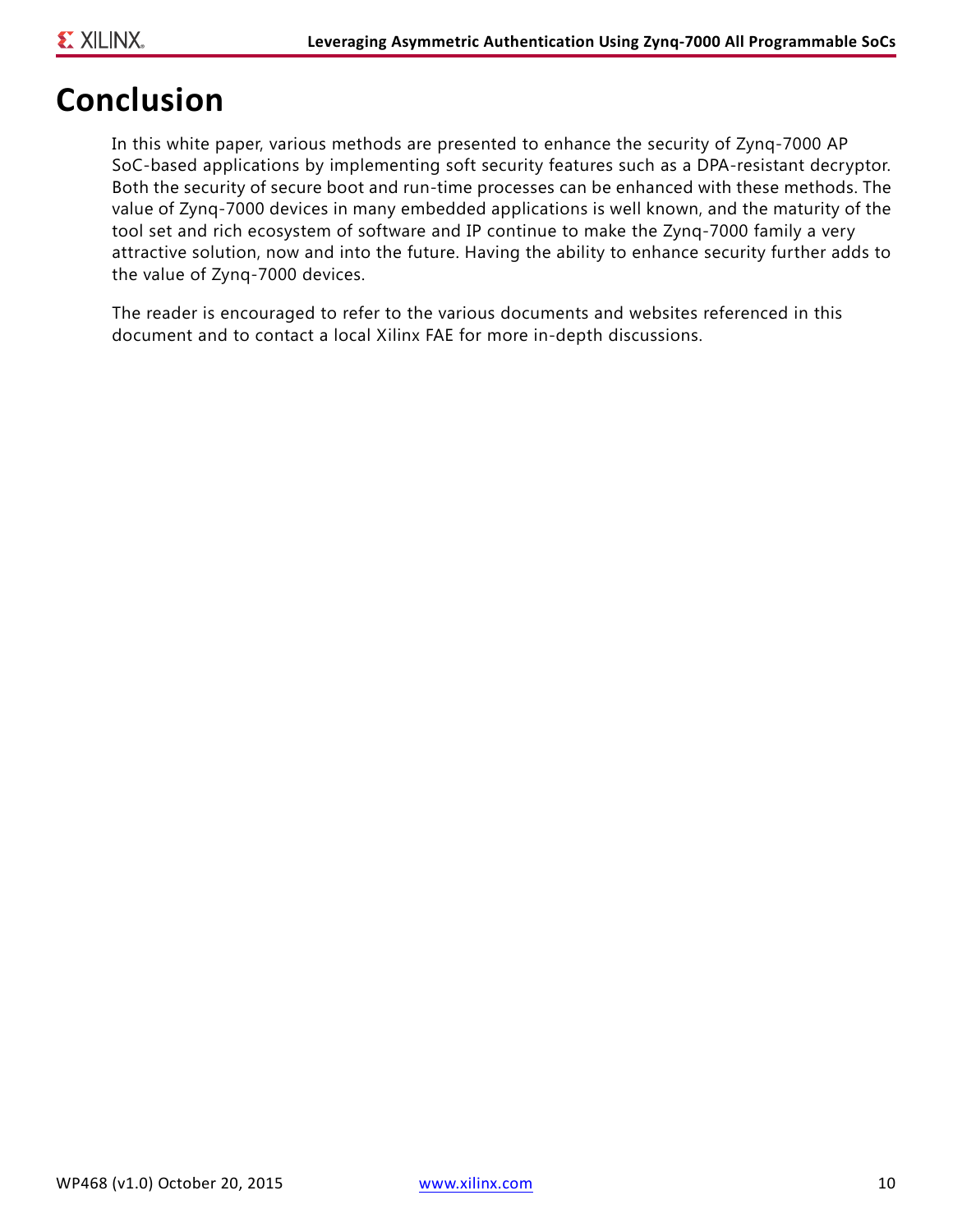### **References**

- <span id="page-10-0"></span>1. Rambus Cryptography Research: Kocher, Paul; Jae, Joshua; Jun, Benjamin; *[Differential Power](http://www.rambus.com/differential-power-analysis/)  [Analysis \(DPA\),](http://www.rambus.com/differential-power-analysis/)* retrieved 13 September 2015.
- <span id="page-10-1"></span>2. National Institute of Standards and Technology (NIST), Information Technology Laboratory, Computer Security Resource Center: *[Digital Signature Standard \(DSS\)](http://nvlpubs.nist.gov/nistpubs/FIPS/NIST.FIPS.186-4.pdf)*, FIPS PUB 186-4, July 2013, retrieved 13 September 2015.
- <span id="page-10-2"></span>3. Xilinx User Guide [UG585](http://www.xilinx.com/support/documentation/user_guides/ug585-Zynq-7000-TRM.pdf), *Zynq-7000 AP SoC Technical Reference Manual*, v1.10, 2 February 2013, retrieved 13 September 2015.
- <span id="page-10-5"></span>4. Xilinx User Guide [UG821](http://www.xilinx.com/support/documentation/user_guides/ug585-Zynq-7000-TRM.pdf), *Zynq-7000 All Programmable SoC Software Developers Guide,* v11.0, retrieved 13 September 2015.
- <span id="page-10-3"></span>5. National Institute of Standards and Technology (NIST), Information Technology Laboratory, Computer Security Resource Center: *[Secure Hash Standard \(SHS\)](http://nvlpubs.nist.gov/nistpubs/FIPS/NIST.FIPS.180-4.pdf)*, FIPS PUB 180-4, August 2015, retrieved 13 September 2015.
- <span id="page-10-4"></span>6. Xilinx Application Note [XAPP1175](http://www.xilinx.com/support/documentation/application_notes/xapp1175_zynq_secure_boot.pdf), *Secure Boot of Zynq-7000 All Programmable SoC*, v2.0, 3 April 2015, retrieved 13 September 2015. [Design files](https://secure.xilinx.com/webreg/clickthrough.do?cid=339774&license=RefDesLicense&filename=xapp1175.zip&languageID=1) accessed separately.
- <span id="page-10-6"></span>7. Xilinx User Guide [UG1025](http://www.xilinx.com/support/documentation/user_guides/ug1025-zynq-secure-boot-gsg.pdf), *Zynq-7000 All Programmable SoC Secure Boot,* v1.0.1, 18 March 2014, retrieved 13 September 2015. [Design files](https://secure.xilinx.com/webreg/clickthrough.do?cid=345331&license=RefDesLicense&filename=ug1025.zip&languageID=1) accessed separately.
- <span id="page-10-7"></span>8. Xilinx User Guide [UG909](http://www.xilinx.com/support/documentation/sw_manuals/xilinx2015_2/ug909-vivado-partial-reconfiguration.pdf), *Vivado Design Suite User Guide: Partial Reconfiguration,* v2015.2, 24 June 2015, retrieved 13 September 2015.
- <span id="page-10-8"></span>9. Xilinx Application Note [XAPP1084](http://www.xilinx.com/support/documentation/application_notes/xapp1084_tamp_resist_dsgns.pdf), *Developing Tamper Resistant Designs with Xilinx Virtex-6 and 7 Series*, v2.0, 3 April 2015, retrieved 13 September 2015.
- <span id="page-10-9"></span>10. Xilinx White Paper [WP429](http://www.xilinx.com/support/documentation/white_papers/wp429-trustzone-zynq.pdf), *TrustZone Technology Support in Zynq-7000 All Programmable SoC,* v1.0, 20 May 2014, retrieved 13 September 2015.
- <span id="page-10-10"></span>11. Xilinx White Paper [WP426](http://www.xilinx.com/support/documentation/white_papers/wp426-zynq-7000-secure-boot.pdf), *Secure Boot in the Zynq-7000 All Programmable SoC,* v1.0, 5 April 2013, retrieved 13 September 2015.
- <span id="page-10-11"></span>12. Google search [soft puf fpga](https://www.google.com/search?q=soft+puf+fpga), re: Physically Unclonable Function.
- <span id="page-10-12"></span>13. Google search [diffie-hellman,](https://www.google.com/search?q=diffie-hellman) re: Diffie-Hellman soft secure-key exchange.
- <span id="page-10-13"></span>14. Xilinx Answer Record [55572](http://www.xilinx.com/support/answers/55572.html), retrieved 13 September 2015.
- <span id="page-10-15"></span>15. Xilinx Product Brief [SecMon,](http://www.xilinx.com/support/documentation/product-briefs/security-monitor-ip-core-product-brief.pdf) Security Monitor, retrieved 13 September 2015.
- <span id="page-10-14"></span>16. Xilinx Landing Page, [IP Developers Member Locator,](http://www.xilinx.com/alliance/memberlocator.html) verified 13 September 2015.